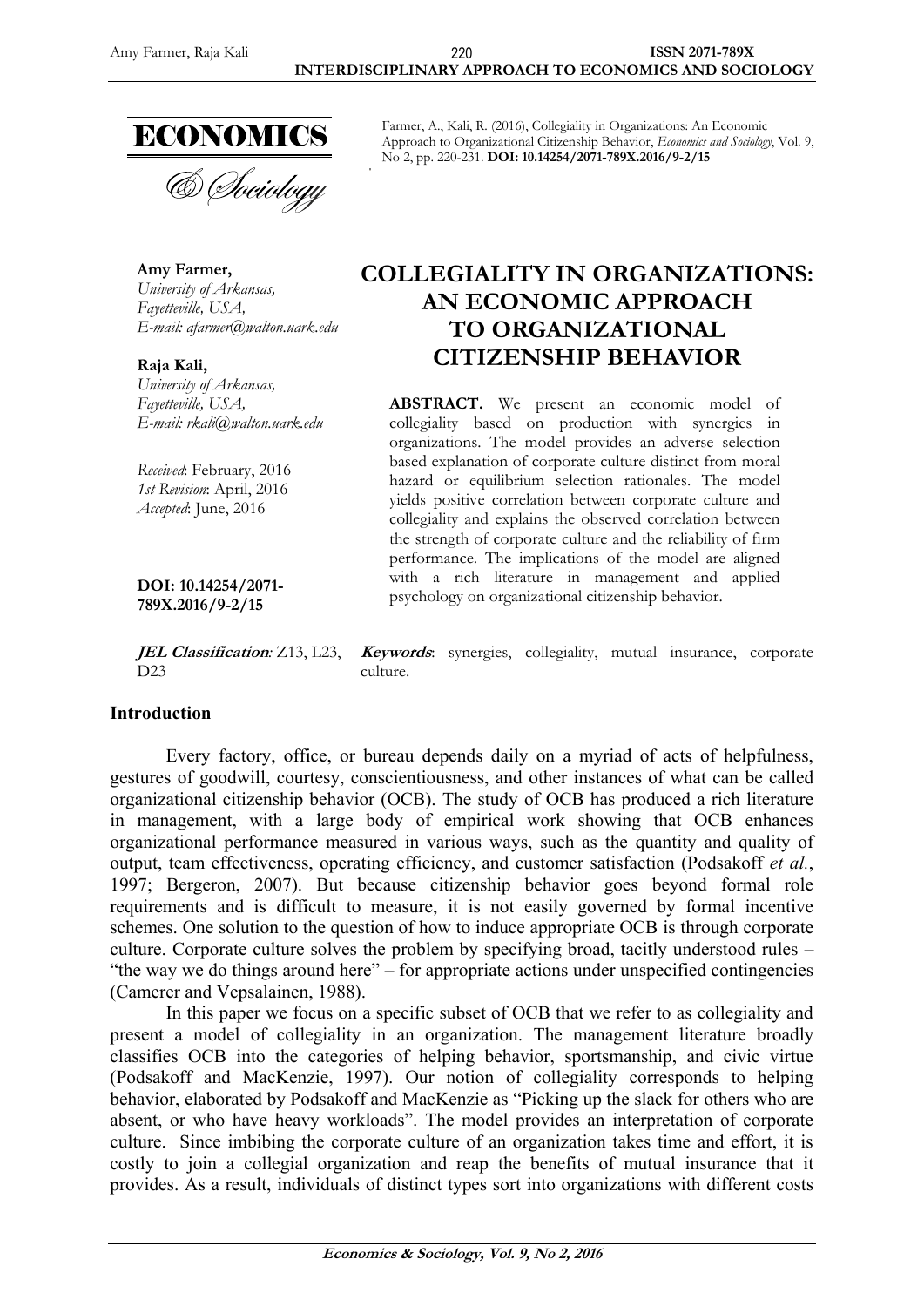| Amy Farmer, Raja Kali | ົດດາ                                                          | <b>ISSN 2071-789X</b> |
|-----------------------|---------------------------------------------------------------|-----------------------|
|                       | IN THERE IS COUNT IN THE LABRA LOTE HA RAGNION (100 LAID COOL |                       |

of learning the corporate culture. Differences in learning costs across organizations can be interpreted as differences associated with the "thickness" or "strength" of corporate culture (Camerer and Vepsalainen, 1988; O"Reilly and Chatman, 1996). The model thus yields positive correlation between corporate culture and collegiality. Some organizations will have strong culture and high collegiality while others have weak culture and low collegiality. Since high collegiality in our model is associated with high mutual insurance, our model also explains the observed correlation between the strength of corporate culture and the reliability of firm performance (Sorensen, 2002).

Our model is inspired by real world evidence regarding corporate culture. For example, there are examples of organizations which go to considerable lengths to create a "differentiated" culture that is impressed upon new recruits (Coleman, 2013). Such norms are composed of the distinct vision, values, practices, and narratives that define the firm. McKinsey & Company, for example, has a clearly articulated set of values that are prominently communicated to all employees and involve the way that firm vows to serve clients, treat colleagues, and uphold professional standards. McKinsey"s articulation of its values includes "sustaining and caring for team members," which comes close to the notion of collegiality we use here.

The notion that some firms have "strong" culture and others have "weak" corporate culture is well-backed by detailed studies such as Flamholtz and Randle (2011). They note that companies differ in the extent to which they are effective in defining, communicating, and managing their culture. Companies where there is a clearly defined culture, where time is invested in communicating and reinforcing this culture, and where all employees are behaving in ways consistent with this culture are defined as having a strong culture. A strong culture is one that people clearly understand and can articulate. A weak culture is one that employees have difficulty defining, understanding, or explaining. They attribute the rise of firms such as Southwest Airlines and Starbucks to having strong culture, and the fall of firms like Ford and GM to weak culture.

The economic literature on corporate culture (which we discuss in section 2) takes the perspective that firms mostly use corporate culture as a means to reduce moral hazard problems or coordination failures associated with multiple equilibria. Our model is distinct from this literature in the sense that it provides an adverse selection based rationale for corporate culture. To the best of our knowledge, this perspective is novel to the literature.

The remainder of the paper is organized as follows. Section 1 provides a brief overview of the economic literature on corporate culture and the (mainly) psychology and management literature on organizational citizenship behavior (OCB). Section 2 introduces the model and analysis. Section 3 discusses implications. Section 4 concludes.

# **1. Literature**

The economic literature on corporate culture can be divided broadly into two strands. The first strand views corporate culture as shared beliefs or shared preferences. This category of papers examines how beliefs and preferences of individuals affect equilibrium selection and agency problems. Papers in this category include contributions by Cremer (1993), Lazear (1995), and Van den Steen (2010). The idea of culture as shared beliefs and preferences is also the dominant definition in the psychology and management literature and is usually most associated with the work of Schein (1985). The second strand of contributions on the economics of corporate culture considers culture as a set of informal rules which enable equilibrium selection in a world of identical players in situations of multiple equilibria or unforeseen contingencies. These papers include Kreps (1990), Camerer and Vepsalainen (1988), Hermalin (2001), Carillo and Gromb (1999) and Rob and Zemsky (2002).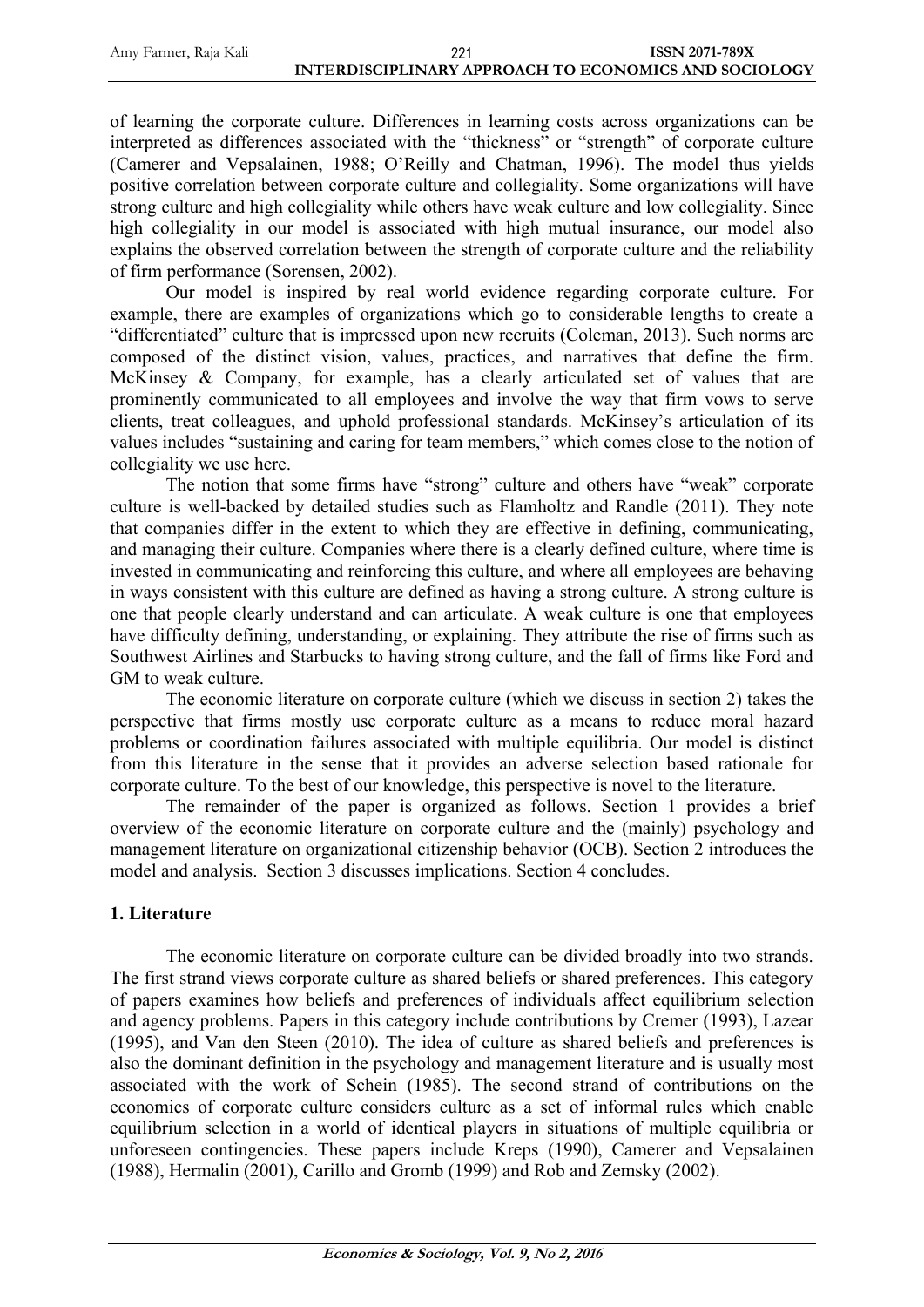| Amy Farmer, Raja Kali | 222                                                   | <b>ISSN 2071-789X</b> |
|-----------------------|-------------------------------------------------------|-----------------------|
|                       | INTERDISCIPLINARY APPROACH TO ECONOMICS AND SOCIOLOGY |                       |

In the psychology and management literature, there is an extensive body of work that considers organizational citizenship behavior, its antecedents, and its effects on firm performance since Bateman and Organ (1983) first coined the term. Smith *et al.* (1983) is an early contribution that argues that citizenship behavior is important in organizations and not easily explained by formal incentives. They classify OCB into two broad categories, helping behavior and conscientious citizenship, which is along the lines of civic virtue. Later contributions have examined the link between OCB and organizational performance. At the level of the work group, OCB is positively related to both quantity and quality of product output (Podsakoff *et al.*, 1997), and contributes to team effectiveness (MacKenzie *et al.*, 1996). At the organizational level, OCB has been shown to contribute to overall performance (Podsakoff and MacKenzie, 1994), operating efficiency and customer satisfaction (Walz and Niehoff, 1996). Podsakoff and Mackenzie (1997) review the literature and note that OCBs make important contributions to the variance of organizational effectiveness, although helping behaviors tend to have more systematic effects than either sportsmanship or civic virtue<sup>1</sup>.

There is also a well-established literature on homogeneity and selection of individuals into organizations that is aligned with our results. The psychology and management literature has studied how "fit" in terms of values and beliefs affects selection and outcomes such as job turnover and satisfaction (Chatman, 1991). In economics, Besley and Ghatak (2005) show how sorting in the labor market can lead employees to hold beliefs or preferences that are similar to those of the firm"s manager. Along these lines, a paper by Dranove, Ramanarayan and Rao (2006) finds that doctors tend to sort according to medical approach or philosophy.

#### **2. The Model**

<u>.</u>

We present a model of collegiality in organizations that is set in the context of team production with synergies. Production takes place in two-person teams, and can take place either in the anonymous market or within an organization. Production teams within organizations obtain synergies, yielding higher output than when production takes place in the impersonal market. With some (exogenous) probability a worker is hit by an adverse shock each period which compromises his ability to contribute effort. In anonymous market production if any member of the team experiences a production shock then team output goes to zero. However, when production takes place within an organization, if one team member is hit by a negative shock then the partner can put in costly effort which partly compensates for the other"s compromised effort. This yields positive joint output, albeit at a lower level than if both team members put in full effort. We refer to this kind of mutual insurance within an organization as collegiality or OCB. Thus, team production within an organization yields production synergies but comes with the requirement of collegial mutual assistance, while production in the anonymous market yields no synergies but neither does it require helping your partner with costly effort even when your partner contributes none.

We assume that joining an organization is costly. This is modeled as a simple entry fee, but is motivated by the notion that there are learning costs associated with imbibing the norms of a collegial organization, also referred to as corporate culture. These costs need to be incurred in order to be able to obtain production synergies within an organization.

We proceed below by first considering anonymous market production as the benchmark production game. We then consider the payoff from participating in a collegial organization, the decision to join such an organization and the implications for sorting into

<sup>&</sup>lt;sup>1</sup> Sportsmanship refers to behaviors such as being flexible, willingness to take on new responsibilities and not complaining about trivial matters. Civic virtue refers to behaviors such as punctuality, not taking time off, attending and participating in meetings. See Smith *et al.* (1984) and Podsakoff and MacKenzie (1997) for more examples.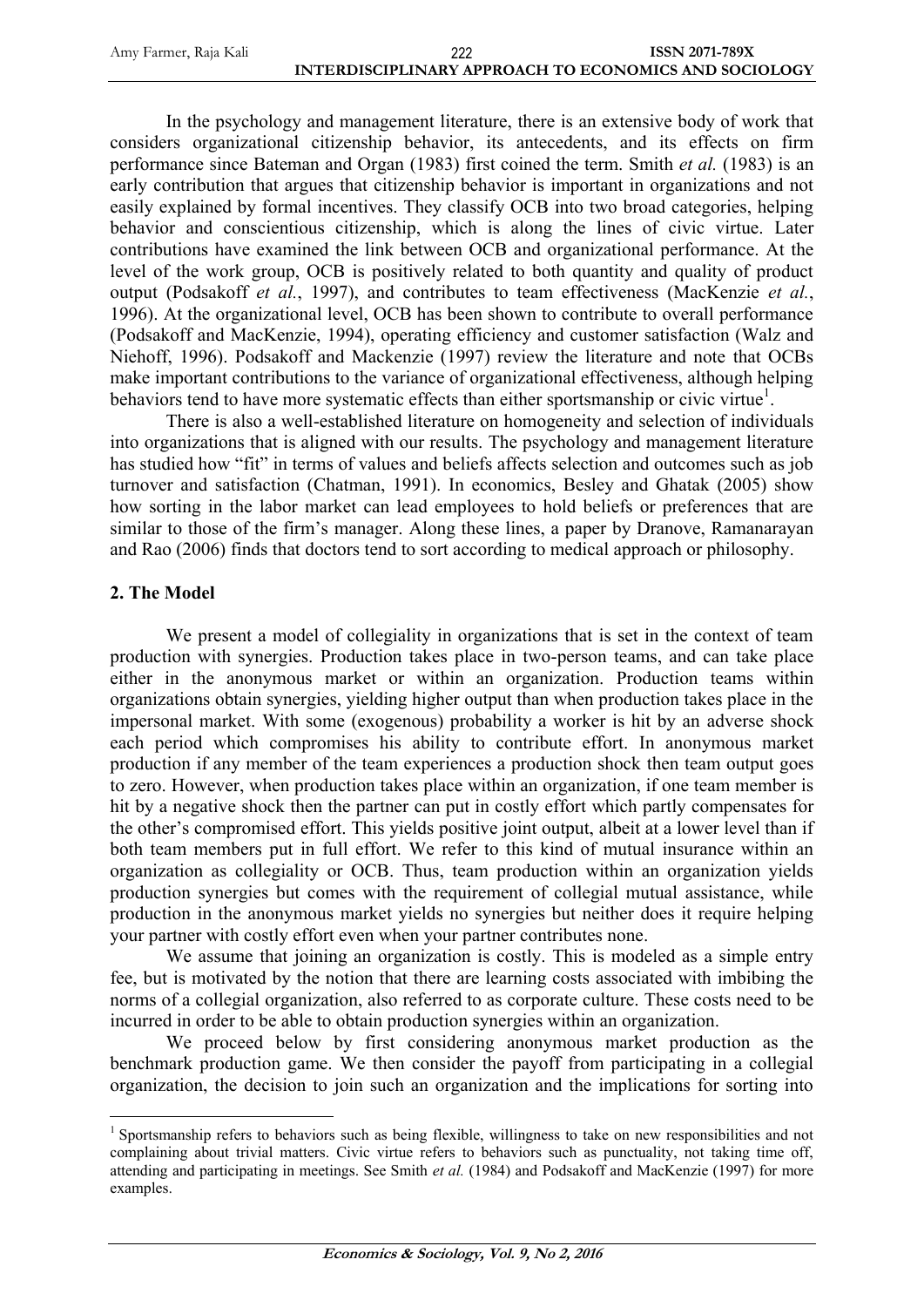| Amy Farmer, Raja Kali | 223                                                   | <b>ISSN 2071-789X</b> |
|-----------------------|-------------------------------------------------------|-----------------------|
|                       | INTERDISCIPLINARY APPROACH TO ECONOMICS AND SOCIOLOGY |                       |

organizations with higher and lower levels of collegiality. Since organizations are long-lived, our analysis focuses on subgame perfect equilibria of the infinitely repeated stage game.

#### *2.1. Anonymous Market Basic Production Game*

Suppose two players, i and j, are engaging in joint production. These players are individuals who are members of a production team within an organization. Exerting effort has costs and any output is evenly shared. We assume only two levels of effort, either positive with a cost of  $c$  or zero. We assume that players will choose to exert effort in the normal state of the world, i.e. the long run future benefits incentivize effort for both players in the normal state of nature. In this case, output is  $y$  and each player's present period profit is

$$
\pi_i = \pi_j = \frac{1}{2}y - c \tag{1}
$$

However, now consider the possibility that one or both players experience a shock making it impossible, or at least no longer optimal, to exert effort. In this case, that player exerts no effort, and in response, the other will either respond by exerting zero effort, or may simply not compensate by increasing effort to preserve production. As a result, output is zero. The following figure demonstrates the possible payoffs.





Define  $p_i$  and  $p_j$  to be the probability that player i and j will experience a shock respectively. This generates the following expected current period profit.

$$
E\pi_i = E\pi_j = (1 - p_i)(1 - p_j)(\frac{1}{2}y - c)
$$
 (2)

Over an infinite time horizon, expected profit is

$$
PV(E\pi_i) = PV(E\pi_j) = \frac{(1 - p_i)(1 - p_j)(\frac{1}{2}y - c)}{1 - \delta} \tag{2'}
$$

Note that we are not assuming the end of the game in the event of a shock.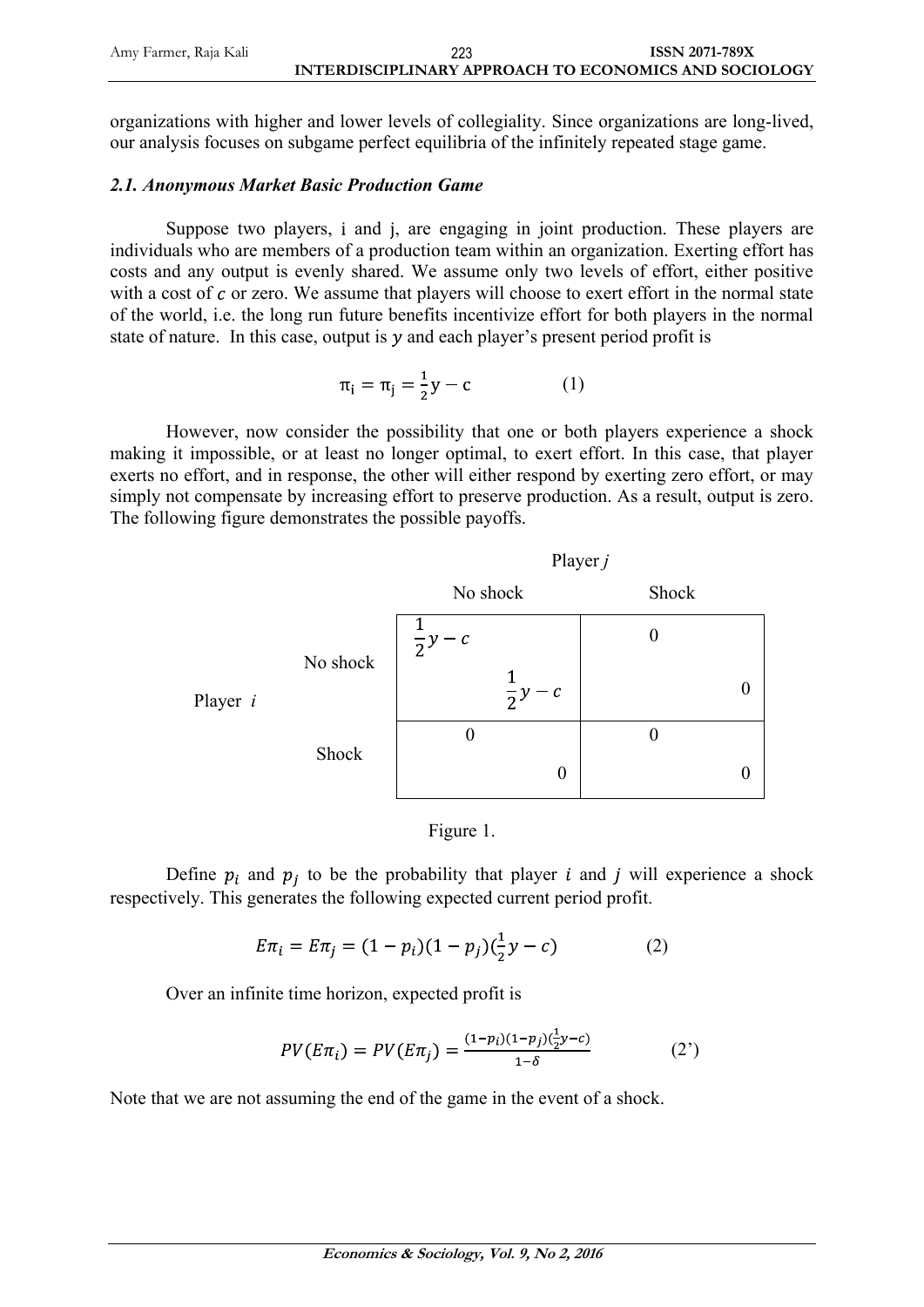## *2.2. Collegial Organization Production Game*

Now consider an alternative production process that takes place between colleagues or agents connected in some way that generates two specific synergies. First, effort by both players in this case generates  $y > y$ . Second, in the event of a shock to player *i*, if *j* is a colleague, he may cover for player  $i$  by exerting effort to preserve some output. As a result, output in this case is y where  $y > y > y$ . In this collegial production game, output is as follows:



#### Figure 2.

Note that at this point, we are assuming that both costs and output are constant through time. This assumption could be relaxed by allowing costs to decline over time in a collegial organization. Similarly  $\nu$  might rise over time. Based on the above assumptions, single period payoffs in this game to player  $i$  are

$$
E\pi_i = 1 - p_i \quad 1 - p_j \quad \frac{1}{2}\overline{y} - c + 1 - p_j \quad p_i \quad \frac{1}{2}\underline{y} + 1 - p_i \quad p_j \quad \frac{1}{2}\underline{y} - c + p_i p_j(0) \tag{3}
$$

Simplification and taking the present value of profit over an infinitely repeated game yields

$$
PV(E\pi_i) = \frac{1 - p_i \left(1 - p_j \right)}{1 - \delta} \frac{\frac{1}{2}y + (p_i + p_j - 2p_i p_j) \frac{1}{2}y - 1 - p_i c}{1 - \delta} \tag{3'}
$$

## *2.2.1. Entry Condition in a Collegial Organization Production Game*

Assume there exists an entry fee  $E$  to join an organization with collegial production. This represents the costs of generating synergies that can raise joint output to  $\gamma$ . Player i will enter the collegial organization production game iff

$$
3' - E \ge 2' , \text{ or } E \le 3' - (2') \tag{4}
$$

Note, however, this assumes that the players receive the payouts associated with their production. Define the critical value of  $E_{ij}^*$  such that  $E_{ij}^* = 3' - (2')$  which implies player i will choose to join a collegial organization to produce with player  $j$ . This leads to: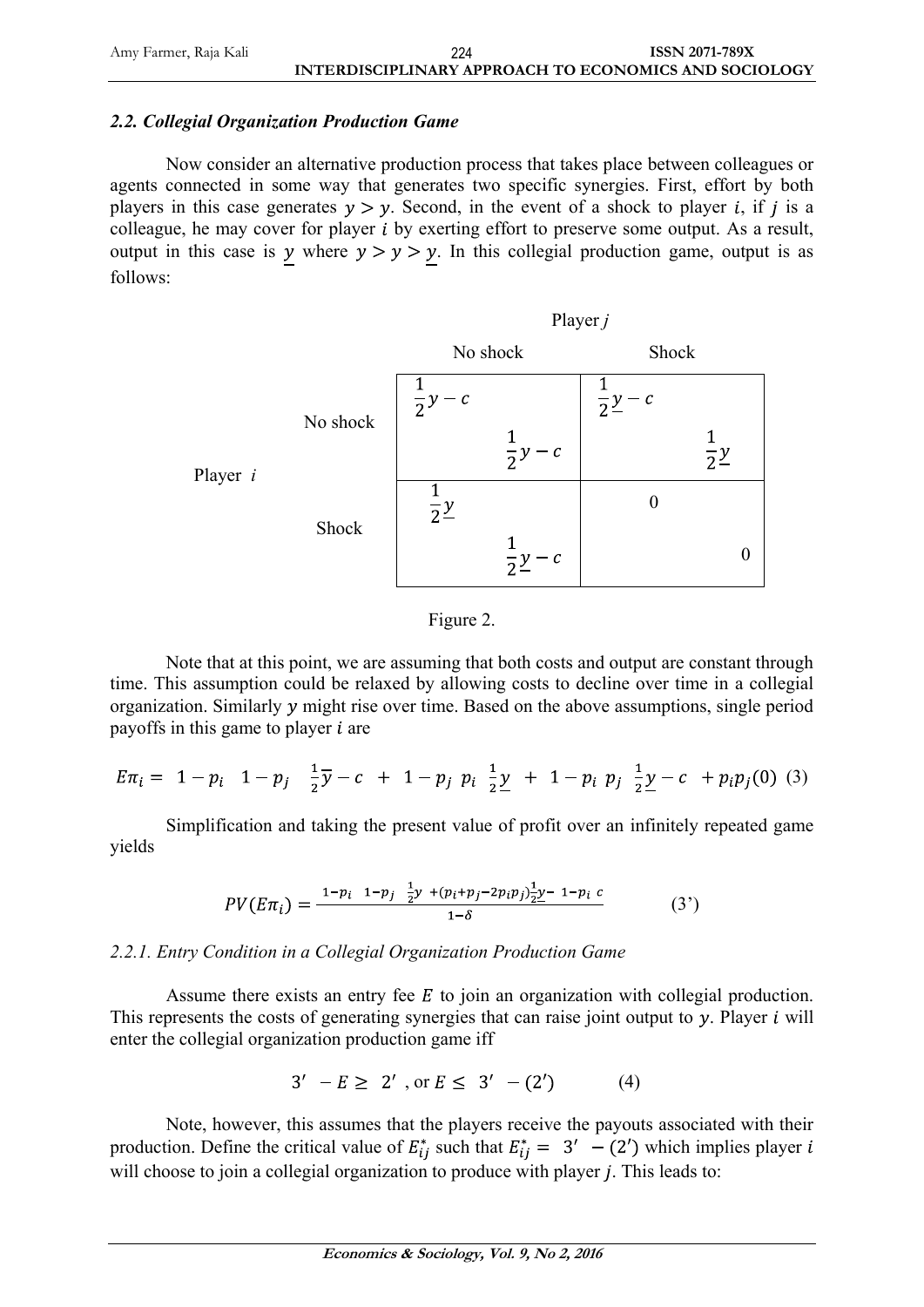$$
E_{ij}^{*}
$$
\n
$$
= \frac{1 - p_i \quad 1 - p_j \quad \frac{1}{2}y + (p_i + p_j - 2p_i p_j) \frac{1}{2}y - 1 - p_i \quad c - 1 - p_i \quad 1 - p_j \quad (\frac{1}{2}y - c)}{1 - \delta}
$$
\n
$$
= \frac{1 - p_i \quad 1 - p_j \quad \frac{y - y}{2} + (p_i + p_j - 2p_i p_j) \frac{1}{2}y - c \quad 1 - p_i \quad p_j}{1 - \delta} \tag{5}
$$

Player *i* will enter a collegial organization iff  $E \leq E_{ij}^*$  defined by equation (5). This can be considered the incentive compatibility constraint for collegial organization production. In the special case where  $p_i = p_i$ , this simplifies to

$$
E^* = \frac{(1-p)}{(1-\delta)} \frac{1-p}{2} \quad y - y + p(\underline{y} - c) \tag{6}
$$

Since  $y - y > 0$  by assumption, a positive  $E^*$  exists when  $y - c > 0$ , although this is not necessary. This simply regulates that effort produces a positive net output when a shock occurs.

*Result 1:* When  $E^*$  rises, the possibility for collegial production expands. This occurs when  $y$  and  $y$  rise and  $y$  falls making collegial output relatively larger. Also, as effort is more costly and the probability of shocks rise, collegial production is more costly and less likely to occur.

In other words, when the benefits from collegial production rises (when  $y$  and  $y$  rise), and the returns from non-collegial production falls,  $(y$  falls), there is agreater incentive for players to join collegial organizations. As such, the maximum entry fee at which players will still choose to join rises.

Before considering the equilibrium value of  $E$  and using the potential matching outcome that results, we need to consider the sustainability of the collegiality game if it is entered into, and a shock actually occurs. Suppose a collegiality game is in place and player j experiences a shock. Will player  $i$  indeed exert effort to sustain  $y$ ? We assure that if effort or insurance is not provided, the future is an anonymous market production game.

Player  $i$ 's expected profit from exerting effort is:

$$
E\pi_i \; \text{effort} \; = \frac{1}{2}\underline{y} - c + \frac{1}{1+\delta} \quad \frac{1-p_i}{1+\delta} \; \frac{1-p_i}{1-\delta} \; \frac{1}{2}y + (p_i + p_j - 2p_i p_j) \frac{1}{2}\underline{y} - c \; 1-p_i}{1-\delta} \tag{7}
$$

 $E\pi_i$  exit  $=\frac{(1-p_i)(1-p_j)(\frac{y}{2}-c)}{1-\delta}$  as found in equation (2'). Thus Player *i* will sustain the collegial game iff equation (7)  $>$  equation (2') or

$$
\frac{1}{2}\underline{y} - c + \frac{1}{1+\delta} \frac{1 - p_i}{1 - p_j} \frac{1 - p_j}{2} \frac{1}{2} \underline{y} + (p_i + p_j - 2p_i p_j) \frac{1}{2} \underline{y} - c \frac{1 - p_i}{1+\delta} - \frac{1}{1+\delta} \frac{1 - p_i}{1 - \delta}
$$
\n
$$
= \frac{1}{2}\underline{y} - c + \frac{1}{1+\delta} \left[1 - p_i \left(1 - p_j \frac{\underline{y} - \underline{y}}{2} + (p_i + p_j - 2p_i p_j) \frac{1}{2} \underline{y} - c \frac{1 - p_i}{1 - p_i} p_j\right] \ge 0 \quad (8)
$$

Equation (8) can be considered the participation constraint for collegial production. Note that the second term in brackets is precisely the condition found in equation (5) which must be positive for collegial production to have been entered into in the first place. The first term therefore produces a sufficient condition for collegial production to be sustained in the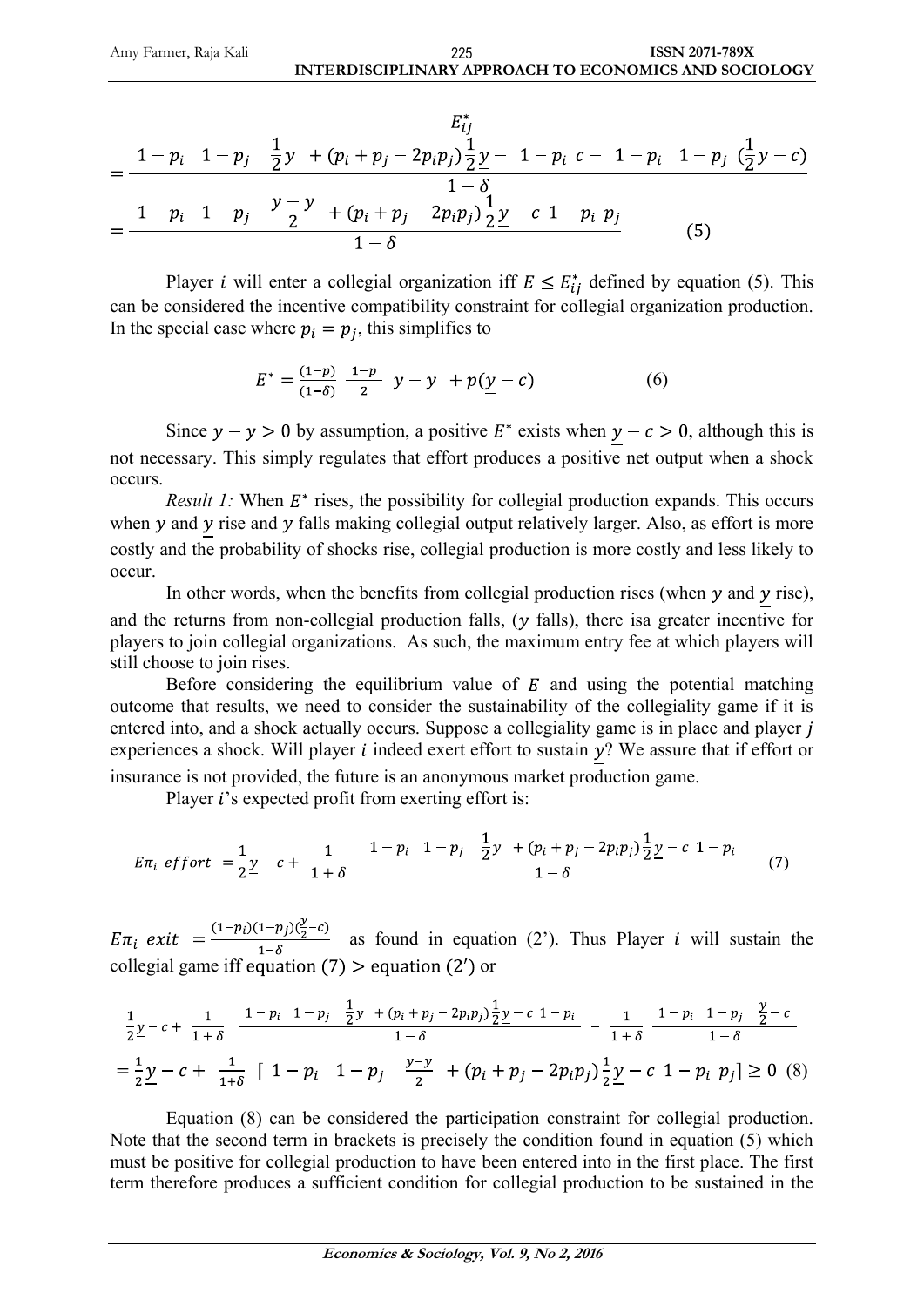event of a shock; i.e. if  $\frac{1}{2}y - c \ge 0$ , player i will insure player j in the event of a shock if player  $i$  and player  $j$  are colleagues.

*Result 2:* If conditions incentivize players to enter the collegial production game initially, it will be sustainable when player i's effort does not exceed his or her share of the output generated by covering for player j"s shock.

That is, once the ex ante incentive to join is met, players will only continue to participate in this production game when the effort required of them when covering for the colleague"s shocks is not overly costly relative to their share of the return from keeping production from falling to zero. Note that the incentive to join ex ante includes the benefits of the other player covering for them, but ex post, the game needs to be sustainable once a shock occurs and players must actually exert the effort to cover.

#### *2.3. Equilibrium*

Now we turn to the question of the equilibrium outcome. Our analysis will be to analyze the possibility of when a subgame perfect Nash equilibrium of the game can be supported. Specifically, what values of the entry fee will support such an equilibrium? A such, what will determine the value of  $E$ ? How will players with differing shock probabilities match with one another?

Define two players as risky and safe where a risky player  $R$  has a probability of a shock  $p_R$  and a safe player S has probability of  $p_S$ , and  $p_R > p_S$ . Now suppose two similar types are in a potential collegial production game with entry fee  $E^*$ . Then, we have (9).

$$
E_{ii}^* = \frac{1}{1-\delta} \quad 1 - p_i^2 \frac{y-y}{2} + p_i \quad 1 - p_i \quad \underline{y} - c \quad \text{where} \quad i = R, S \tag{9}
$$

We can also compare what a safe type  $S$  would be willing to pay to match with a risky type  $R$  and what a risky type  $R$  would be willing to pay to match with a safe type  $S$ . These can be found in equation (10a) and (10b) respectively.

$$
E_{RS}^{*S} = \frac{1}{1-\delta} \quad 1 - p_S \quad 1 - p_R \quad \frac{y-y}{2} \quad + (p_R + p_S - 2p_R p_S) \frac{1}{2} \underline{y} - c \quad 1 - p_S \quad p_R \tag{10a}
$$

$$
E_{RS}^{*R} = \frac{1}{1-\delta} \quad 1 - p_S \quad 1 - p_R \quad \frac{y - y}{2} \quad + (p_R + p_S - 2p_R p_S) \frac{1}{2} \underline{y} - c \quad 1 - p_R \quad p_S \tag{10b}
$$

Since equations (10a) and (10b) only differ by the final term, it is straightforward to show that  $E_{RS}^{*R} > E_{RS}^{*S}$ . In other words, entry into the collegial production game is more attractive to a risky type pairing with a safe type than that pairing is to the safe type. From equation (9) we can also compare same type matches, i.e.  $E_{SS}^{*}$  and  $E_{RR}^{*}$ . In comparing it is also straightforward to show that the first term in  $E_{SS}^*$  exceeds that in  $E_{RR}^*$ , and the second term is larger when  $p_S + p_R > 1$ . As such,  $p_S + p_R > 1$  is a sufficient but not necessary condition for  $E_{SS}^* > E_{RR}^*$ .

#### *2.3.1. Equilibrium Matching*

What conditions on these various surplus measures will generate positive assortative matching? For a safe type to match with themselves, it must be minimally true that they prefer another safe type to a risky type. Specifically,  $E_{SS}^* > E_{RS}^{*S}$  (11a). But also, the surplus to a safe type from matching with another safe type must exceed what a risky type receives from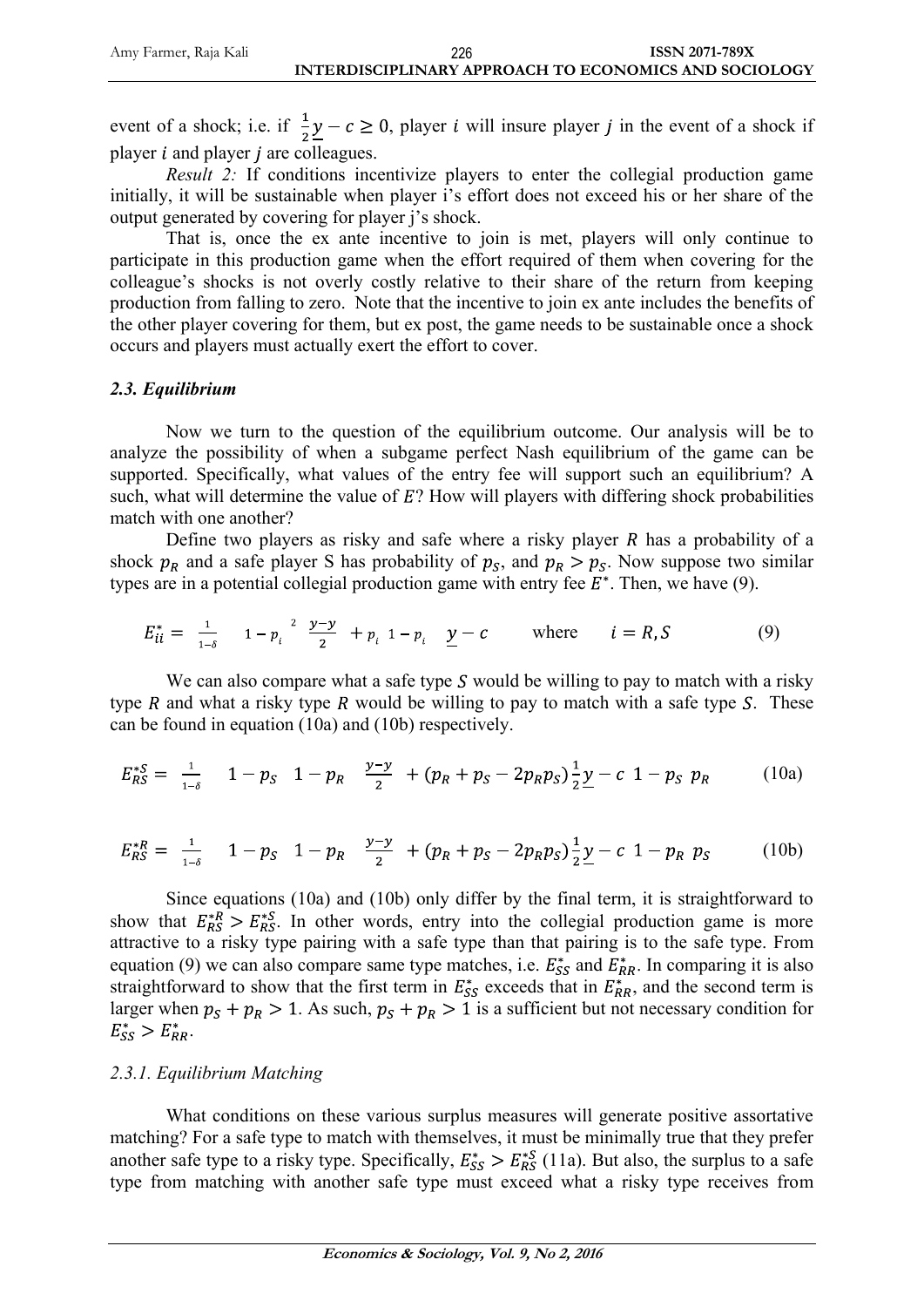pairing with a safe type, or  $E_{SS}^* > E_{RS}^{*R}$  (11b). In other words, an entry fee can be set by a type S sufficient to deter a type  $R$ .

Finally, it must also be the case that the net gains to a safe type from an assortative matching exceeds the gain a type  $R$  receives from a non-assortative match with a type  $S$ . In other words,

$$
E_{SS}^* - E_{RS}^{*S} > E_{RS}^{*R} - E_{RR}^* \tag{11c}
$$

Equation (11c) guarantees that there is no way to compensate a type  $S$  for a match with a type R, because the type R will not gain as much as the type S will lose. If equations (11a) (11b) and (11c) all hold, then there exists a value  $E$  that will deter all matches other than  $S - S$ . Define this entry fee to be E. When will these conditions hold? Equation (11a) requires a comparison between equations (9) and (10a), or,

$$
E_{SS}^{*} - E_{RS}^{*S} = \frac{1}{1 - \delta} \quad 1 - p_{S}^{2} \quad \frac{y - y}{2} + p_{S}^{2} \quad 1 - p_{S}^{2} \quad \frac{y - c}{2}
$$

$$
- \frac{1}{1 - \delta} \quad 1 - p_{S}^{2} \quad 1 - p_{R}^{2} \quad \frac{y - y}{2} + (p_{R} + p_{S} - 2p_{R}p_{S}) \frac{1}{2} \frac{y - c}{2}
$$

$$
- c \quad 1 - p_{S}^{2} \quad p_{R}
$$

A comparison term by term can show that this is always positive. Thus, equation (11a) always holds. Equation (11b) requires a comparison between equations (9) and (10b), or,

$$
E_{SS}^* - E_{RS}^{*R} = \frac{1}{1-\delta} \quad 1 - p_S^2 \quad \frac{y-y}{2} + p_S^2 \quad 1 - p_S \quad \frac{y-c}{2} - 1 - p_S \quad 1 - p_R \quad \frac{y-y}{2}
$$

$$
- (p_R + p_S - 2p_R p_S) \frac{1}{2} \frac{y}{2} + c \quad 1 - p_R \quad p_S
$$

Again, a term by term comparison ensures this holds for all  $p_R > p_S$ . Finally consider equation (11c). A careful analysis, found in appendix A, reveals that this condition holds iff

$$
\left(\frac{y-y}{2}\right)(P_S - P_R)^2 + \underline{y} - C \quad (P_S - P_R)^2 > 0 \tag{12}
$$

Note that if the entry fee is paid and players are engaged in collegial production, the benefits  $y - y$  occur with both types of players as long as there are no shocks and is shared, thus divided by two. However,  $y$  is generated in the event of a shock which occurs when either one of the players experiences a shock; output is shared but it is also accrued in both cases. Finally, the costs are paid only by the player who does not experience a shock; they are not shared but they also occur only when it is not the player"s own shock.

From (12) it is clear that associative matching is more likely when the difference in probabilities is greater; i.e., players are sufficiently different. Also, as expected, when the gains to collegial production relative to the standard production game rise, we will see more associative matches. And finally, when the output that can be salvaged by the intervention of the colleague"s efforts in the event of a shock is larger relative to the costs of doing so, then this matching collegial production game is sustainable. Note that it is possible for the costs to outweigh the one-time benefits (i.e., term two in (12) could be negative) if the benefits from synergies in the absence of the shocks are large enough. Thus, a player will exert costly effort to his or her immediate detriment in order to sustain the collegial game in the long run.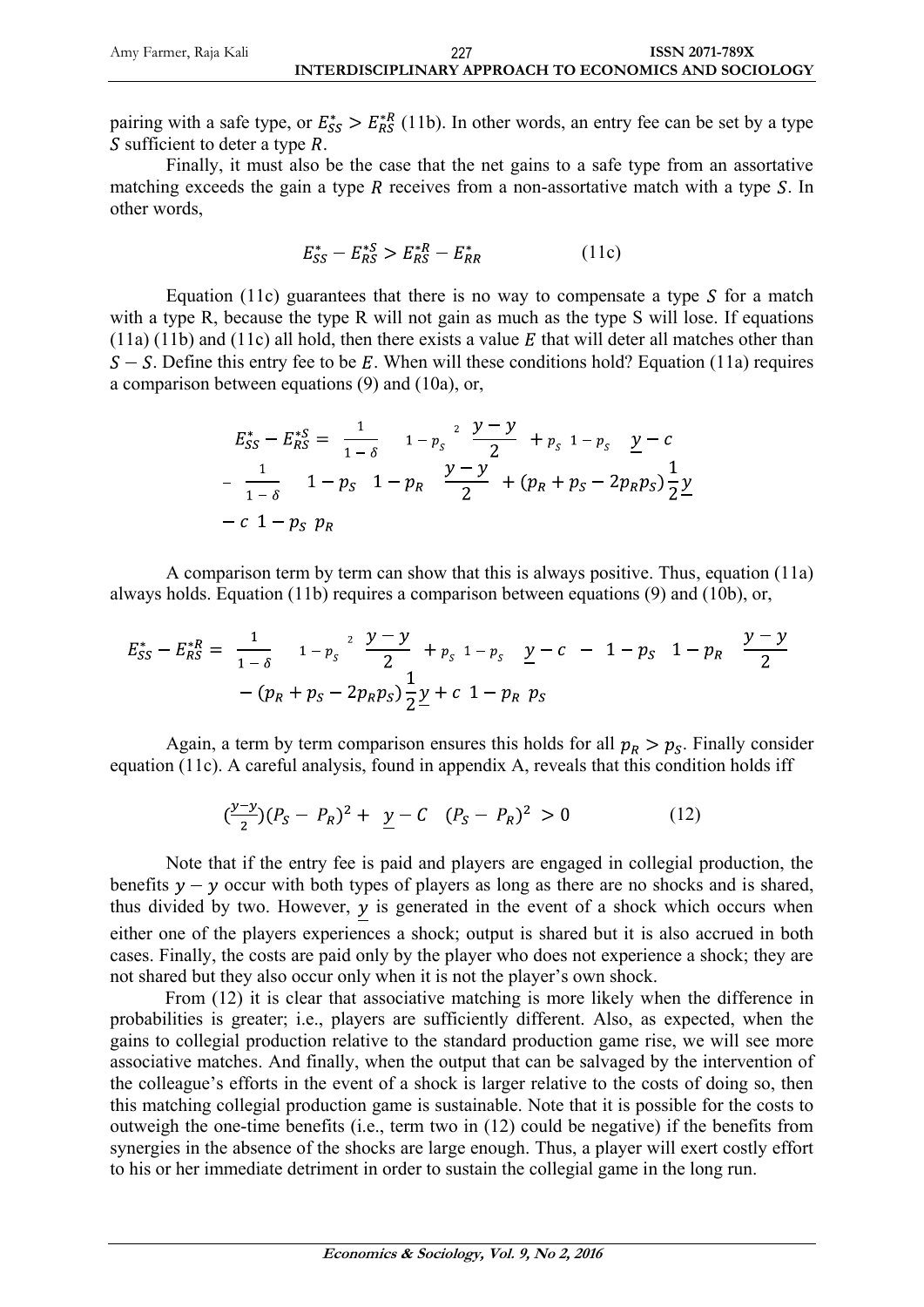| Amy Farmer, Raja Kali | 228                                                   | <b>ISSN 2071-789X</b> |
|-----------------------|-------------------------------------------------------|-----------------------|
|                       | INTERDISCIPLINARY APPROACH TO ECONOMICS AND SOCIOLOGY |                       |

#### *2.3.2. Extension: Productivity Benefits from Collegiality*

One question that might arise is how we might interpret E as an entry fee. As specified above, if E is interpreted as an entry fee, the conditions in (11 a,b,c) assure assortative matching. If this entry fee is interpreted as acculturation to corporate policies, procedures and workplace collegiality, then although it is a consumable, it should also have productivity implications. In other words, organizations that invest in culture and collegiality will reach higher levels of output when collegial production occurs; thus the difference in  $y - y$  and the value of  $y$  represent the benefits from collegiality.

Suppose instead of types being differentiated by their probability of facing a shock, players are differentiated on another dimension such that when similar types match together they produce a greater level of  $y$ . In other words, synergies from having similar attributes make like-players more productive in the positive state of the world. Specifically, define  $y >$  $y$  to be the output when player i matches with i or when j matches with j, and no shock occurs, and define  $y$  to be the output when a type i matches with a type j. Suppose all types experience the same probability of a shock p, so the only factor at play is the match. In this case, when similar types match, they would be willing to pay an entry fee found in (13a). Denote this fee  $E_{ii}^*$ .

$$
E_{ii}^* = \frac{(1-p)}{(1-\delta)} \frac{1-p}{2} \quad y-y \quad + p(\underline{y}-c) \tag{13a}
$$

While that fee for dissimilar types can be found in (13b).

$$
E_{ij}^* = \frac{(1-p)}{(1-\delta)} \frac{1-p}{2} \quad y-y \quad + p(\underline{y}-c) \tag{13b}
$$

Since (13a)>(13b), it is possible to set an entry fee that will only attract similar types. Specifically, assortative matches will occur when

$$
E_{ii}^* > E > E_{ii}^* \tag{14}
$$

This can be interpreted in the following way. A company full of type i's will then only attract i's while a company of j's will attract j's and they can both have the same fee. No type is better or worse than the other, but this could be considered as scenario of personality or other attributes that match well together.

#### **4. Discussion**

Our analysis yields a positive correlation between corporate culture and collegiality. Some organizations will have strong culture and high collegiality while others have weak culture and low collegiality. Since high collegiality in our model is associated with high mutual insurance, the model also explains the observed correlation between the strength of corporate culture and the reliability of firm performance. Since imbibing the corporate culture of an organization takes time and effort, it is costly to join a collegial organization and reap the benefits of mutual insurance that it provides. As a result, individuals of distinct types sort into organizations with different costs of learning the corporate culture.

These results of the model are consistent with a well-established management literature on organizational culture (Barney, 1986). In this literature, attempts to explain the sustained superior financial performance of firms like IBM, Hewlett – Packard, Procter  $\&$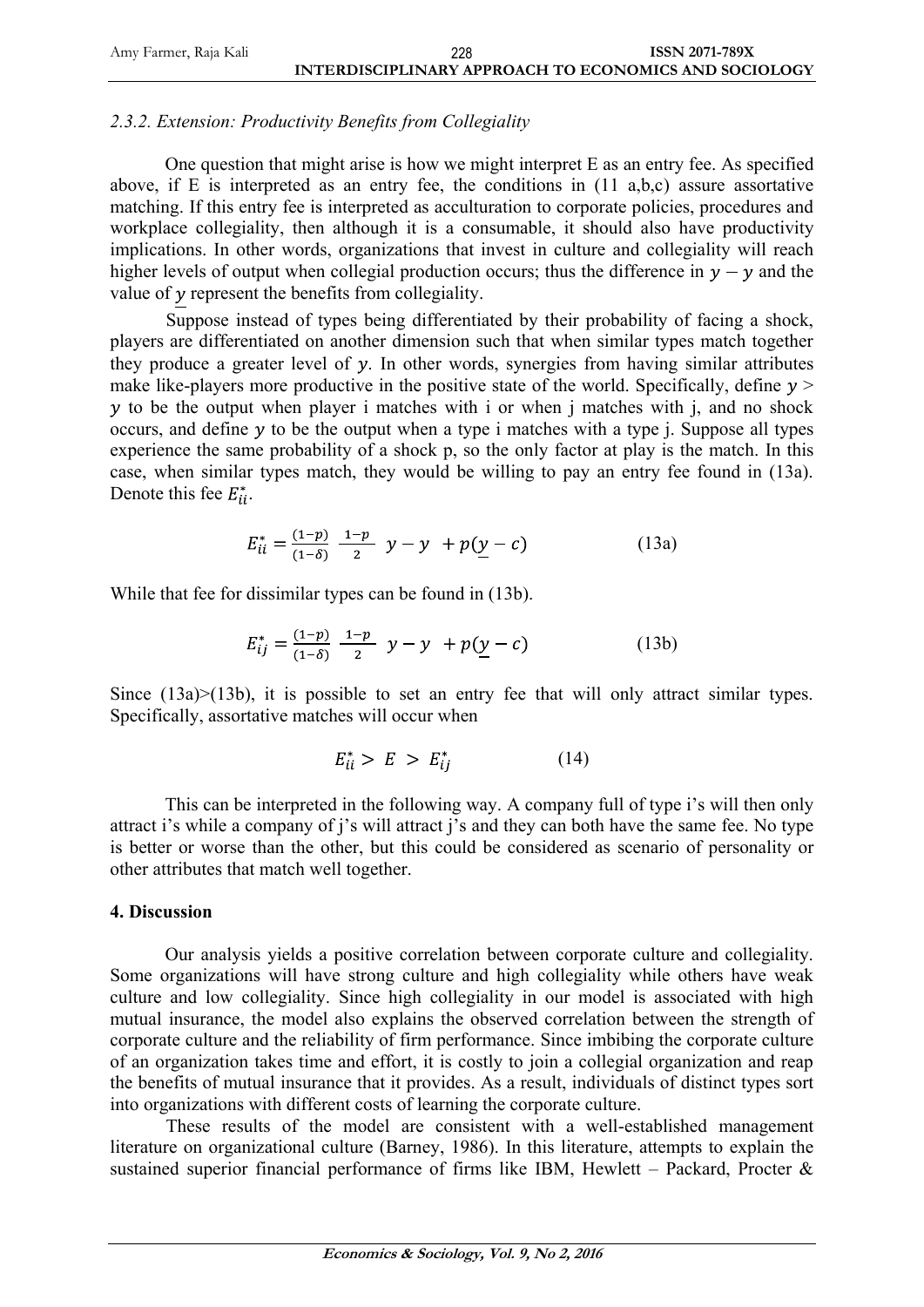| Amy Farmer, Raja Kali | 229                                                   | <b>ISSN 2071-789X</b> |
|-----------------------|-------------------------------------------------------|-----------------------|
|                       | INTERDISCIPLINARY APPROACH TO ECONOMICS AND SOCIOLOGY |                       |

Gamble and McDonald"s have focused on the managerial values and beliefs embodied in these firms organizational cultures. An influential qualitative study by Peters and Waterman (1982) of 62 American firms leads them to suggest that firms with sustained superior financial performance typically are characterized by a strong set of core managerial values that define the ways they conduct business. They find that the stronger the culture and the more it was directed toward the marketplace, the less the need for policy manuals, organization charts, or detailed procedures and rules. In these companies, people way down the line know what they are supposed to do in most situations because the handful of guiding values is crystal clear. In contrast, poorly performing companies often have watered down cultures.

Peters and Waterman find that shared values in the "excellent" companies (companies with sustained superior financial performance) are clear, in large measure, because the mythology is rich. An important finding is that excellent companies are marked by very strong cultures, so strong that you either buy into their norms or get out. There is no halfway house for most people in these companies. This notion is well-captured by the following quote: "One very able consumer marketing executive told us, "you know, I deeply admire Procter & Gamble. They are the best in the business. But I don't think I could ever work there". Transmitting and imbibing the values of the company takes a significant amount of effort and resources and a key role of the chief executive is to manage the values of the organization. Firms sometimes have distinctive ways of referring to their organizational norms, such "the HP Way."

A caveat to the quantitative testing of some of the implications of the model could be the measurement of collegiality and the costs of learning organizational norms. However, the productivity implications of collegiality and corporate culture have not been examined empirically by the industrial organization literature and seems a rich area for further research<sup>2</sup>.

## **References**

<u>.</u>

- Bateman, T. S., and Organ, D. W. (1983), Job Satisfaction and the good soldier: The relationship between affect and employee "citizenship", *Academy of Management Journal*, Vol. 26, pp. 587-595.
- Barney, J. B. (1986), Organizational culture: Can it be a source of sustained competitive advantage? *Academy of Management Review*, 11, pp. 656-665.
- Besley, T. and Ghatak, M. (2005), Competition and Incentives with Motivated Agents, *American Economic Review*, Vol. 95, pp. 616-636.
- Brown, S., Gray, D., McHardy, J. and K. Taylor (2015), Employee Trust and workplace performance, *Journal of Economic Behavior & Organization*, 116, pp. 361-378.
- Camerer, C. and A. Vepsalainen (1998), The Economic Efficiency of Corporate Culture, *Strategic Management Journal*, Vol. 9, Summer, pp. 115-126.
- Carillo, J. D. and D. Gromb (1999), On the Strength of Corporate Cultures, *European Economic Review*, Vol. 43, pp. 1021-1037.
- Chatman, J. A. (1991), Matching People and Organizations: Selection and Socialization in Public Accounting Firms, *Administrative Science Quarterly*, Vol. 36, pp. 459-484.
- Coleman, J. (2013), Six Components of a Great Corporate Culture, *Harvard Business Review*, May 2013, <https://hbr.org/2013/05/six-components-of-culture>
- Cremer, J. (1993), Corporate Culture and Shared Knowledge, *Industrial and Corporate Change*, Vol. 3, pp. 351-386.
- Dranove, D., Ramanarayan, S. and Rao, H. (2006), The Substance of Style: A Study of Practice Styles of Ob? Gyn Practice Specialists in Florida, *Working Paper*, Kellog

<sup>&</sup>lt;sup>2</sup> A recent paper by Brown *et. al.* (2015) is a notable contribution along these lines.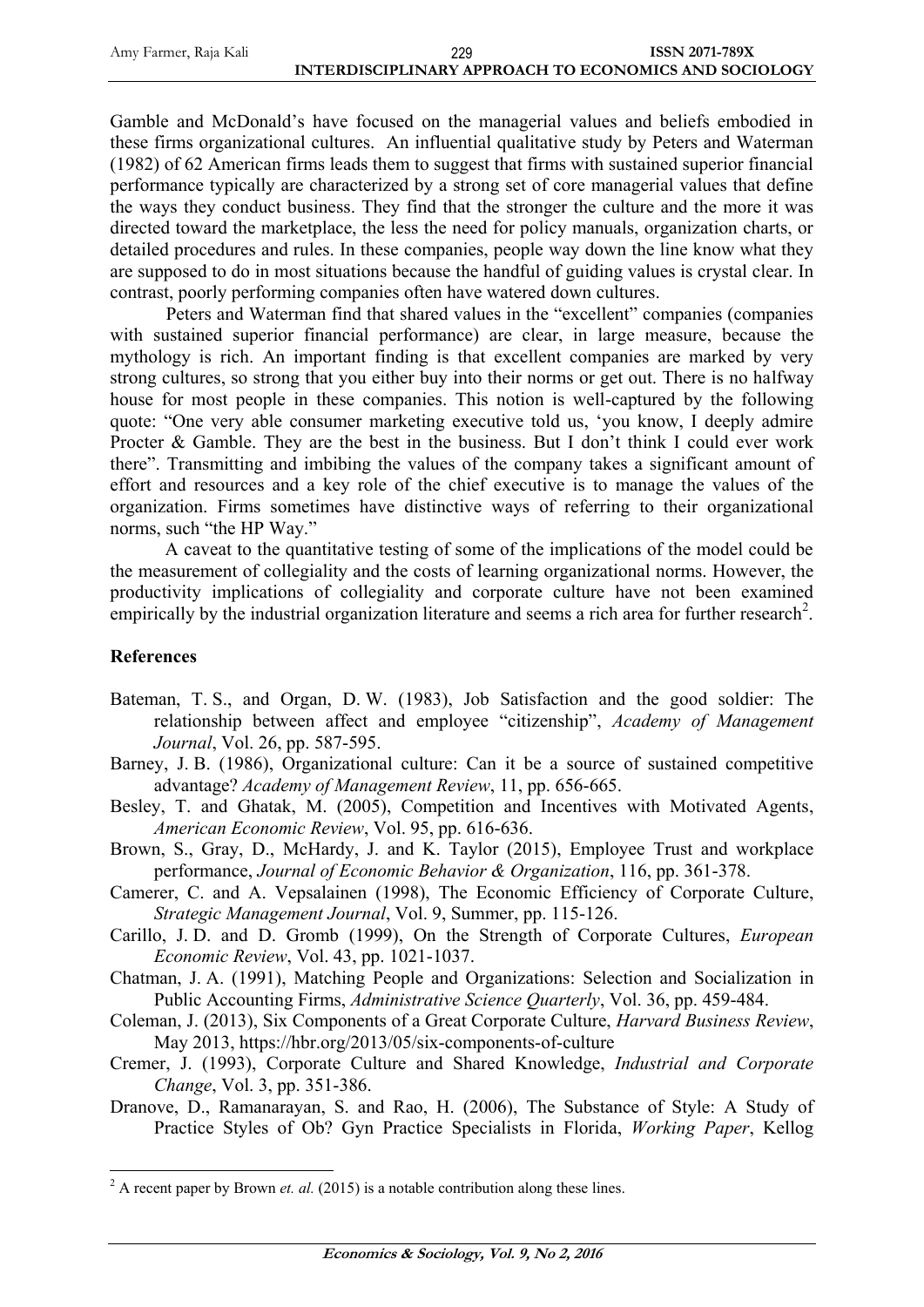School of Management, Northwestern University, [http://www.anderson.ucla.edu/faculty/subramaniam.ramanarayanan/Papers/Practice%20](http://www.anderson.ucla.edu/faculty/subramaniam.ramanarayanan/Papers/Practice%20Variations%20Paper.pdf) [Variations%20Paper.pdf](http://www.anderson.ucla.edu/faculty/subramaniam.ramanarayanan/Papers/Practice%20Variations%20Paper.pdf)

- Flamholtz, E. and Randle, Y. (2011), *Corporate Culture: The Ultimate Strategic Asset*, Stanford University Press, Stanford, California.
- Hermalin, B. E. (2001), Economics and Corporate Culture, In: C. L. Cooper, S. Cartwright and P. C. Earley (eds.), *The International Handbook of Organizational Culture and Climate*, New York: John Wiley & Sons.
- Kreps, D. M. (1990), Corporate Culture and Economic Theory, In: J. E. Alt and K. A. Shepsle (eds.), *Perspectives on Positive Political Economy*, Cambridge: Cambridge University Press.
- Lazear, E. P. (1995), Corporate Culture and Diffusion of Values, In: R. Siebert (ed.), *Trends in Business Organization: Do Participation and Cooperation Increase Competitiveness?* Tubingen: Mohr.
- Peters, T. J. and R. H. Waterman (1982), *In search of excellence: lessons from America's best run companies*, Harper & Row Publishers, New York.
- Podsakoff, P. M., Ahearne, M. and MacKenzie, S. B. (1997), Organizational citizenship behavior and quantity and quality of work group performance, *Journal of Applied Psychology*, Vol. 82, pp. 262-270.
- Podsakoff, P. M., and MacKenzie, S. B. (1997), The impact of organizational citizenship behaviors on organizational performance: A review and suggestions for future research, *Human Performance*, Vol. 10, pp. 133-151.
- Rob, R. and Zemsky, P. B. (2002), Social Capital, Corporate Culture and Incentive Intensity, *Rand Journal of Economics*, Vol. 33, pp. 243-257.
- Schien, E. H. (1985), *Organizational Culture and Leadership*, San Francisco: Jossey-Bass.
- Smith, C. A., D. W. Organ, and Near, J. P. (1983), Organizational Citizeship Behavior: Its Nature and Antecedents, *Journal of Applied Psychology*, Vol. 68, No. 4, pp. 653-663.
- Walz, S. M. and Niehoff, B. P. (1996), Organizational citizenship behaviors and their effect on organizational effectiveness in limited-menu restaurants, *Academy of Management Best Paper Proceedings*, pp. 307-311.